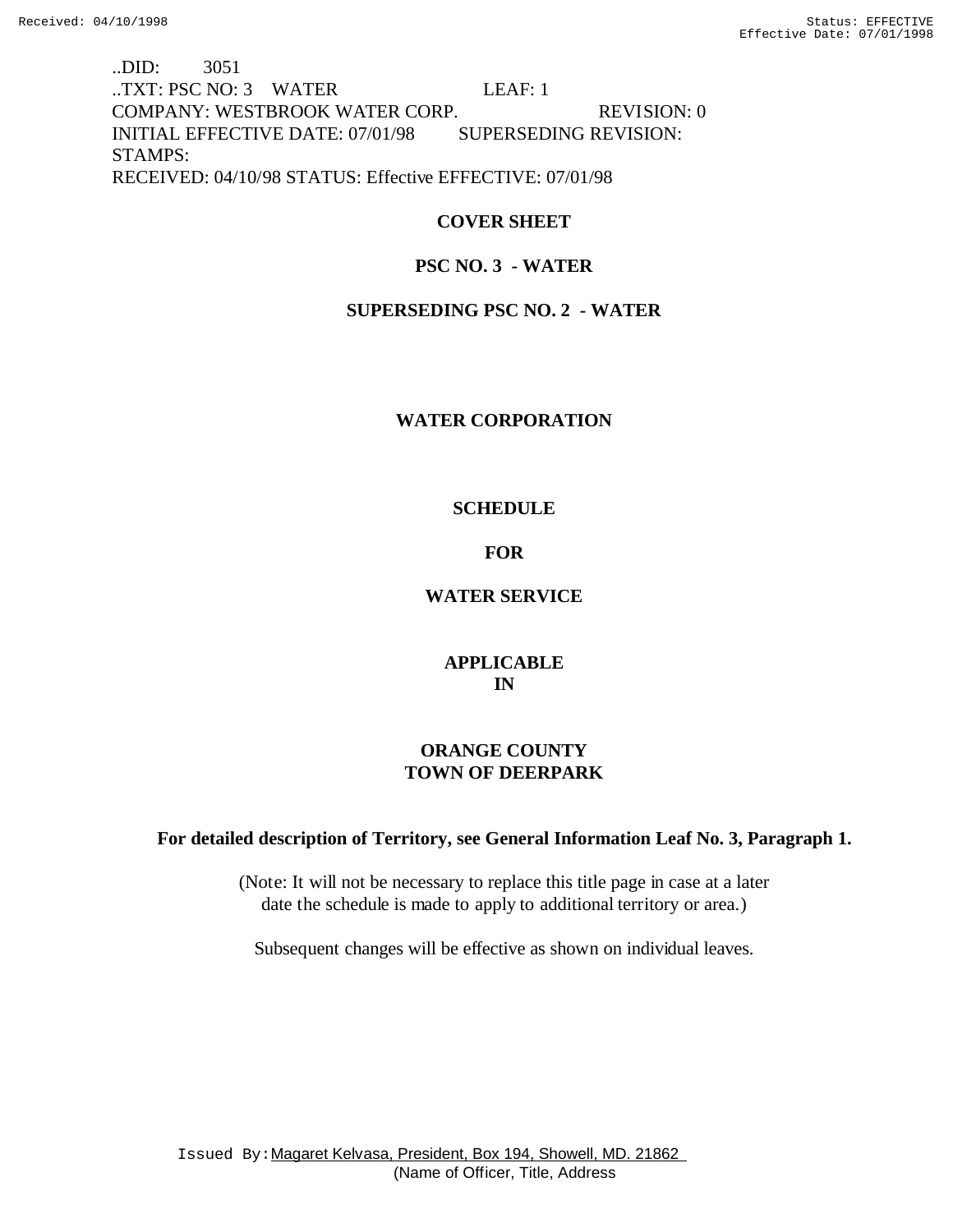..DID: 3046 ..TXT: PSC NO: 3 WATER LEAF: 2 COMPANY: WESTBROOK WATER CORP. REVISION: 0 INITIAL EFFECTIVE DATE: 07/01/98 SUPERSEDING REVISION: STAMPS: RECEIVED: 04/10/98 STATUS: Effective EFFECTIVE: 07/01/98

#### **TABLE OF CONTENTS**

|    | <b>GENERAL INFORMATION</b>                                     | <b>LEAF NO.</b>  |
|----|----------------------------------------------------------------|------------------|
| 1. | Territory                                                      | 3                |
| 2. | Application for Water Service                                  | 3                |
| 3. | Deposits - Security                                            | 3                |
| 4. | Deposits - Interest                                            | 4                |
| 5. | Deposits - Return                                              | 4                |
| 6. | Deposits - Other                                               | 4                |
| 7. | <b>General Rules</b>                                           | $5 - 6$          |
| 8. | Metered Service                                                | $6 - 7$          |
| 9. | <b>Unmetered Service</b>                                       | 7                |
|    | 10. Extension of Mains                                         | $\boldsymbol{7}$ |
|    | 11. Discontinuance of Service - Non-payment                    | $7 - 8$          |
|    | 12. Discontinuance of Service - Other                          | $8 - 9$          |
|    | 13. Discontinuance of Residential Service - Special Procedures | 9                |
|    | 14. Deferred Payment Agreements                                | 9                |
|    | 15. Complaint Handling Procedures                              | 10               |
|    | 16. Restoration of Service                                     | $10 - 11$        |
|    | 17. Interest on Customer Overpayments                          | 11               |
|    | 18. Regulation                                                 | 11               |
|    | <b>RATES</b><br>Service Classification No. 1                   | 12               |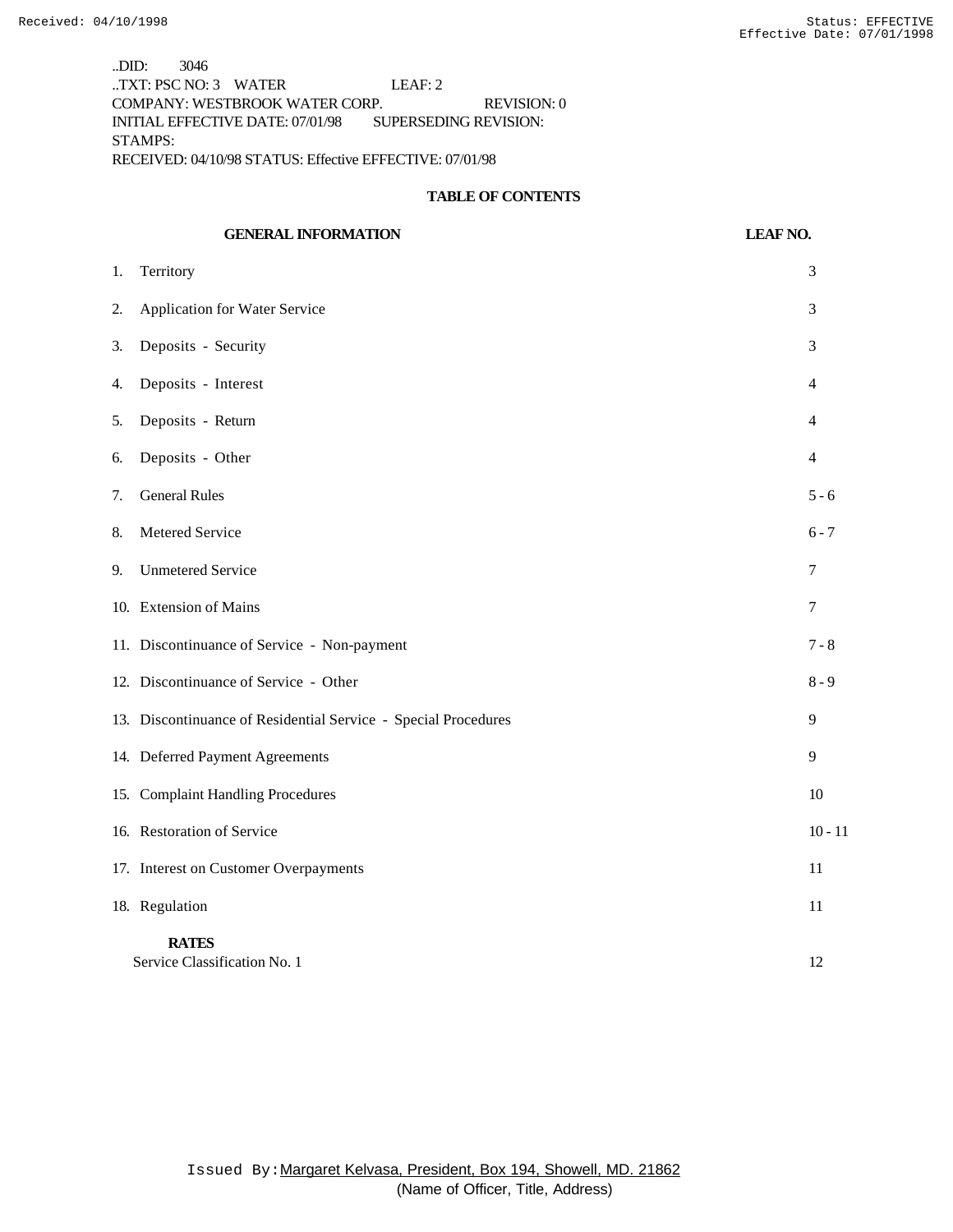..DID: 3047 ..TXT: PSC NO: 3 WATER LEAF: 3 COMPANY: WESTBROOK WATER CORP. REVISION: 0 INITIAL EFFECTIVE DATE: 07/01/98 SUPERSEDING REVISION: STAMPS: RECEIVED: 04/10/98 STATUS: Effective EFFECTIVE: 07/01/98

#### **GENERAL INFORMATION**

1. Territory (County, Town, Development, Streets, etc.)

 ORANGE COUNTY TOWN OF DEERPARK

- 2. Application for Water Service
	- A. Written application for service may be required.
	- B. A separate application may be required for each premises.
	- C. Premises may be subject to inspection by the company.
	- D.Applications need not be accepted from customers with charges due on any water accounts with the company. The company must accept an application if the customer enters into a deferred payment agreement.

E.Service pipe installations are subject to company approval.

#### 3. Deposits - Security

- A.As a condition of receiving service, the company may require a deposit from customers that are delinquent (having a bill remaining unpaid 23 days from the date mailed), seasonal, short term or temporary or who have had service terminated for non-payment during the preceding 6 months. In addition, a deposit may also be required from a nonresidential customer whose credit has not been established with the company. A delinquent customer shall be provided with a written notice 20 days before the deposit is assessed which states that failure to make timely payments will permit the company to require a deposit from such customer.
- B.Deposits from applicants and customers may not exceed two times the estimated average monthly bill for a calendar year, except in the case of customers whose usage varies widely where deposits may not exceed twice the average monthly bill for the peak season.
- C.The company shall perform an annual review of the billing history of every customer who has a deposit with the company to assure that a deposit is still required under (3A) above and that the amount of the deposit conforms with (3B) above. The company reserves the right to review the deposit at any time. If a review shows that the deposit held falls short of the amount the company may require by 25 percent or more, the company may require the payment of an additional amount. If a review shows that the deposit held exceeds the amount required by 25 percent or more, the company shall refund the excess to the customer. The customer may request a downward revision of the deposit.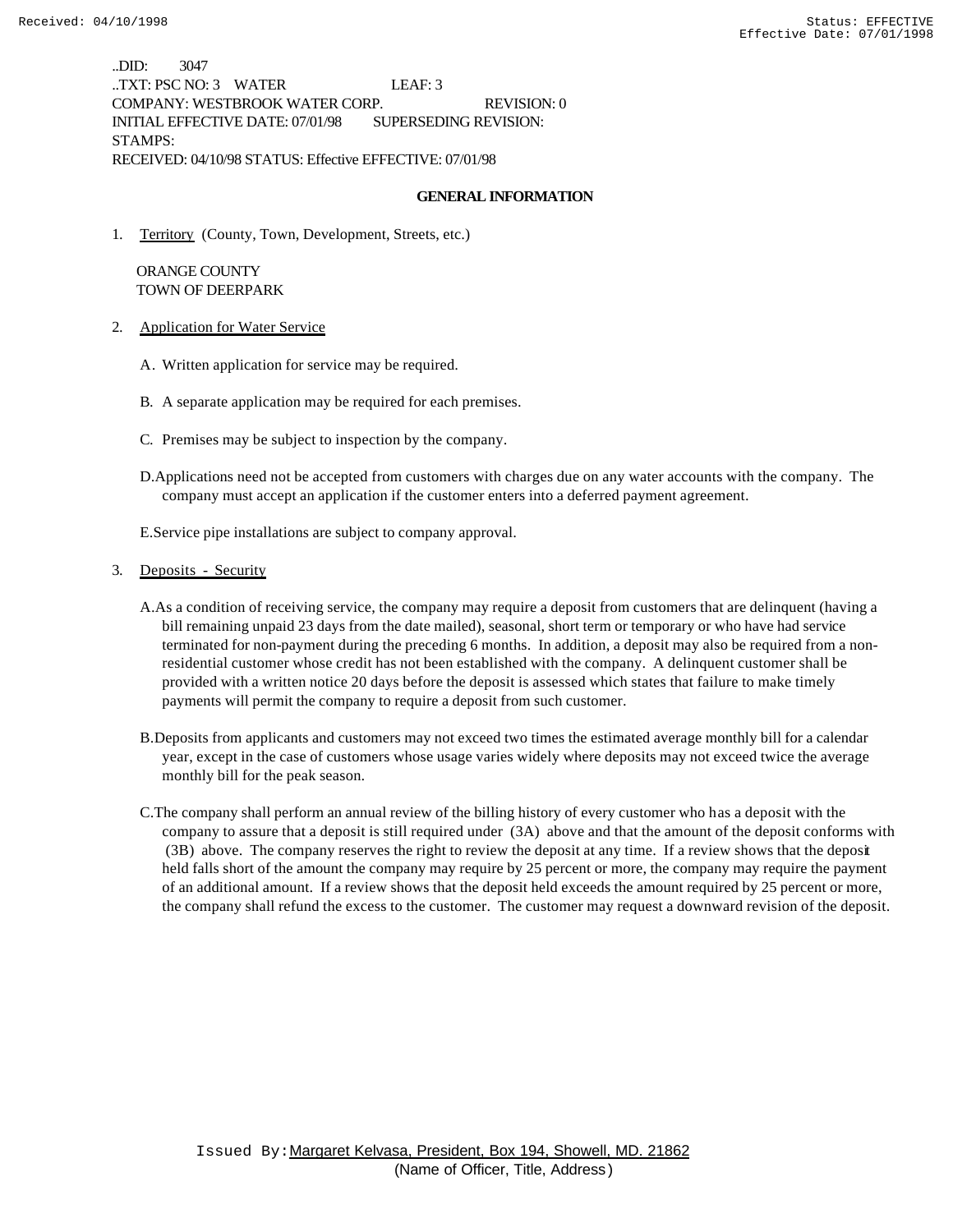..DID: 3048 ..TXT: PSC NO: 3 WATER LEAF: 4 COMPANY: WESTBROOK WATER CORP. REVISION: 0 INITIAL EFFECTIVE DATE: 07/01/98 SUPERSEDING REVISION: STAMPS: RECEIVED: 04/10/98 STATUS: Effective EFFECTIVE: 07/01/98

#### **GENERAL INFORMATION**

#### 4. Deposits - Interest

Every deposit shall earn simple interest at the rate per annum prescribed by the Public Service Commission. The interest must be paid to customers when the deposit is returned. If the deposit has been held for 12 consecutive months or more, the interest must be credited to the customer no later than the first bill rendered after the next succeeding first day of October and at the end of each succeeding 12 month period.

#### 5. Deposits - Return

- A.The company shall return to a customer a deposit or portion of a deposit and all interest thereon no more than 30 days after:
	- (1) the day the account is closed and all bills are paid; or
	- (2)the date of the first bill for service rendered after a 12 month period during which time the customer was not delinquent, provided there is no other basis for the company to request a deposit; or
	- (3)a review of the deposit shows that a reduction of the deposit is warranted.
- B.A deposit or portion of a deposit plus interest thereon that is subject to return may be credited to the customer's account in the amount of any outstanding charges. If any balance remains, a refund check shall be issued.
- 6. Deposits Other
	- A.In the event that the applicant desires service for a trailer or other non-permanent structure, he shall deposit with the company all costs of the connection of such service. Said deposit shall bear simple interest as required above and shall be refunded at the end of 10 years, or sooner in the event that a permanent structure for such service connection is completed.
	- B.The company may also require deposits from customers to guarantee future payments as set forth in lawn sprinkler, main extension, or other forms of contracts which are in a form approved by the Public Service Commission. The interest rates for these deposits will be the same as the interest rates for security deposits and such interest will be credited to the customer as prescribed by Commission rules.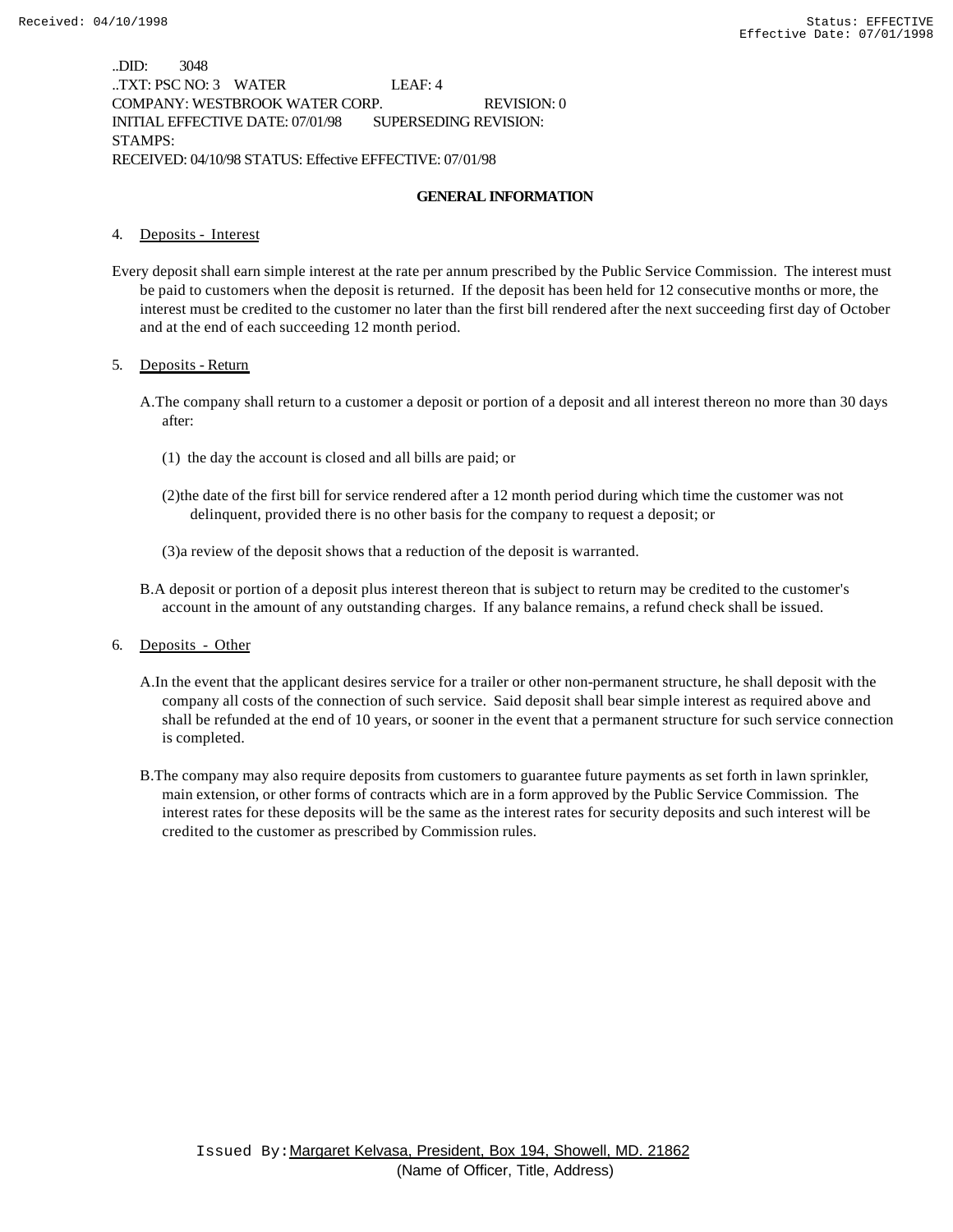..DID: 3049 ..TXT: PSC NO: 3 WATER LEAF: 5 COMPANY: WESTBROOK WATER CORP. REVISION: 0 INITIAL EFFECTIVE DATE: 07/01/98 SUPERSEDING REVISION: STAMPS: RECEIVED: 04/10/98 STATUS: Effective EFFECTIVE: 07/01/98

#### **GENERAL INFORMATION**

#### 7. General Rules

- A.Customers must provide 10 days' written notice prior to the date on which termination of service is requested or prior to a change of occupancy, until which date the customer will be responsible for payment of service.
	- B.Fire hydrants shall not be used without the written permission of the company or unless in conformance with filed fire protection tariff provisions.
	- C.The company will not be liable for damage resulting from the presence of its facilities, supply, or use of water service, except damage resulting from gross negligence of the company.
	- D.The company may shut off water in its mains to make repairs and extensions. Where possible, proper advance notice will be made to customers affected.
	- E.The use of water for sprinkling, swimming pools, or other less essential uses may be restricted or prohibited where such use may unreasonably reduce the adequacy of service for other domestic purposes.
	- F.There must be a separate service for each premises.

G.Installation of service pipes and mains will not normally be made when the ground is frozen.

- H.The customer is responsible for service pipes and plumbing within the property line. Any plumbing work done on the customer's service pipe is subject to approval by the company. No underground work shall be covered up until it has been inspected and approved by the company.
- I.All leaks on customer premises or the customer portion of the service pipe must be repaired as soon as possible.
- J.All mains, services (up to the property line) and other water system facilities will be maintained and replaced by the company.
- K.The company will supply water in the distribution system at pressures between 20 and 100 pounds per square inch (psi) and will strive, where practicable, to maintain a normal working pressure of 60 psi with a minimum of 35 psi. If the company makes changes to its system which cause the pressure to increase to over 100 psi to existing customers, the company will be responsible for the first installation of the necessary equipment in the customer's premises. From that point on the equipment will be considered part of the customer's internal plumbing and the customer will be responsible for its maintenance or replacement. If a water pressure reducing valve, in the customer's or applicant's opinion, is necessary or desired to safeguard the plumbing, it is the customer's or applicant's responsibility to purchase, install and maintain this equipment. Where a pressure reducing valve is used it is also advisable to install a suitable pressure relief valve. All installations will comply with the local building codes and standards and are considered a part of the customer's internal plumbing.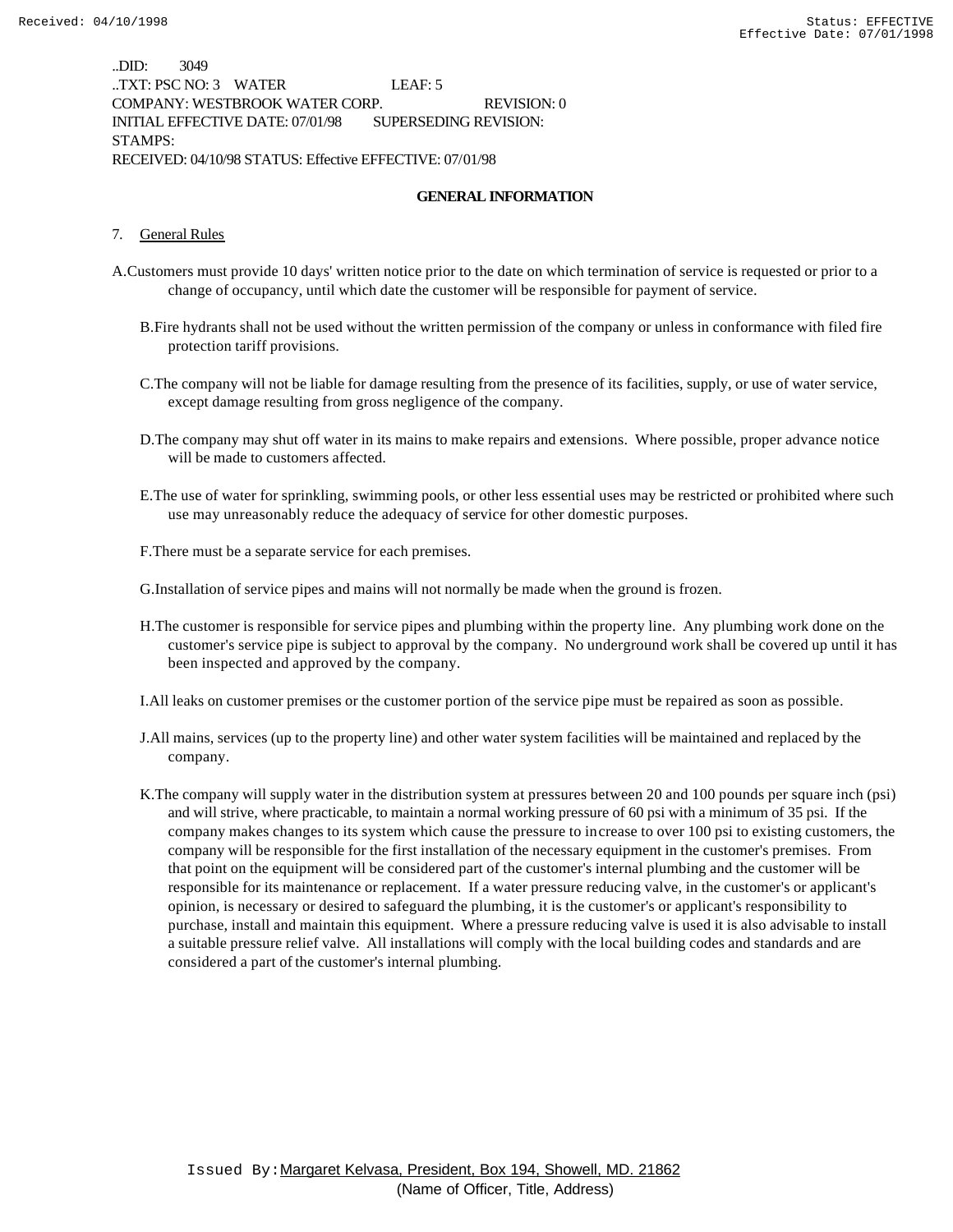..DID: 3042 ..TXT: PSC NO: 3 WATER LEAF: 6 COMPANY: WESTBROOK WATER CORP. REVISION: 0 INITIAL EFFECTIVE DATE: 07/01/98 SUPERSEDING REVISION: STAMPS: RECEIVED: 04/10/98 STATUS: Effective EFFECTIVE: 07/01/98

#### **GENERAL INFORMATION**

- L.Where an applicant is seeking service at an elevation or gradient which could not otherwise be adequately serviced by existing plant, the company will require that the applicant bear the additional cost of providing such extraordinary service, or in the alternative, require the applicant to purchase, install and maintain the necessary special equipment, such as a hydro-pneumatic system, needed to serve the premises. The installation of a hydro-pneumatic system as part of the customer's internal plumbing may be subject to approval of the Health Department and should comply with local building codes and standards.
- M.Cross connections to water sources other than the company's or with other facilities are strictly prohibited. Customers must, at their expense, install and maintain such backflow prevention devices as may be required by the company in accordance with good water works practice or applicable laws or regulations.
- N.Customers must permit company representatives to enter their premises on reasonable request for purposes relating to the operation and maintenance of the company's system, including inspection of the customer's and the company's facilities, installation, reading, testing, replacement and removal of meters, and terminating and restoring service.
- O.No person shall maliciously, willfully or negligently break, damage, destroy, uncover, deface, block access to or tamper with any pipe, valve, meter, structure, appurtenance or equipment which is a part of the water works system.
- 8. Metered Service (if applicable and provided for in Service Class No. or Nos. )

A.A meter of a type approved by the Commission is required for each premises.

- B.The company will furnish, install, and maintain the meter. Unless the meter register is set at zero, the company shall attach a tag with the date and meter dial reading at the time of installation.
- C.The customer will provide a location for the meter acceptable to the company and will be responsible for the cost of repairing damage resulting from human interference, frost, backflow of hot water, or other such causes.
- D.Where the company agrees it is necessary to set a meter outside the building, it shall be installed at the expense of the customer in a pit acceptable to the company which is both water-tight and frostproof. The cover of the pit shall be fastened with a convenient locking device. Where the distance from the property line to the front wall of the building is greater than 75 feet, the company may require that the meter be set in a pit at or near the property line. If the pit is to be installed on property not owned or controlled by the customer, written consent of the owner of the property shall be obtained prior to the installation.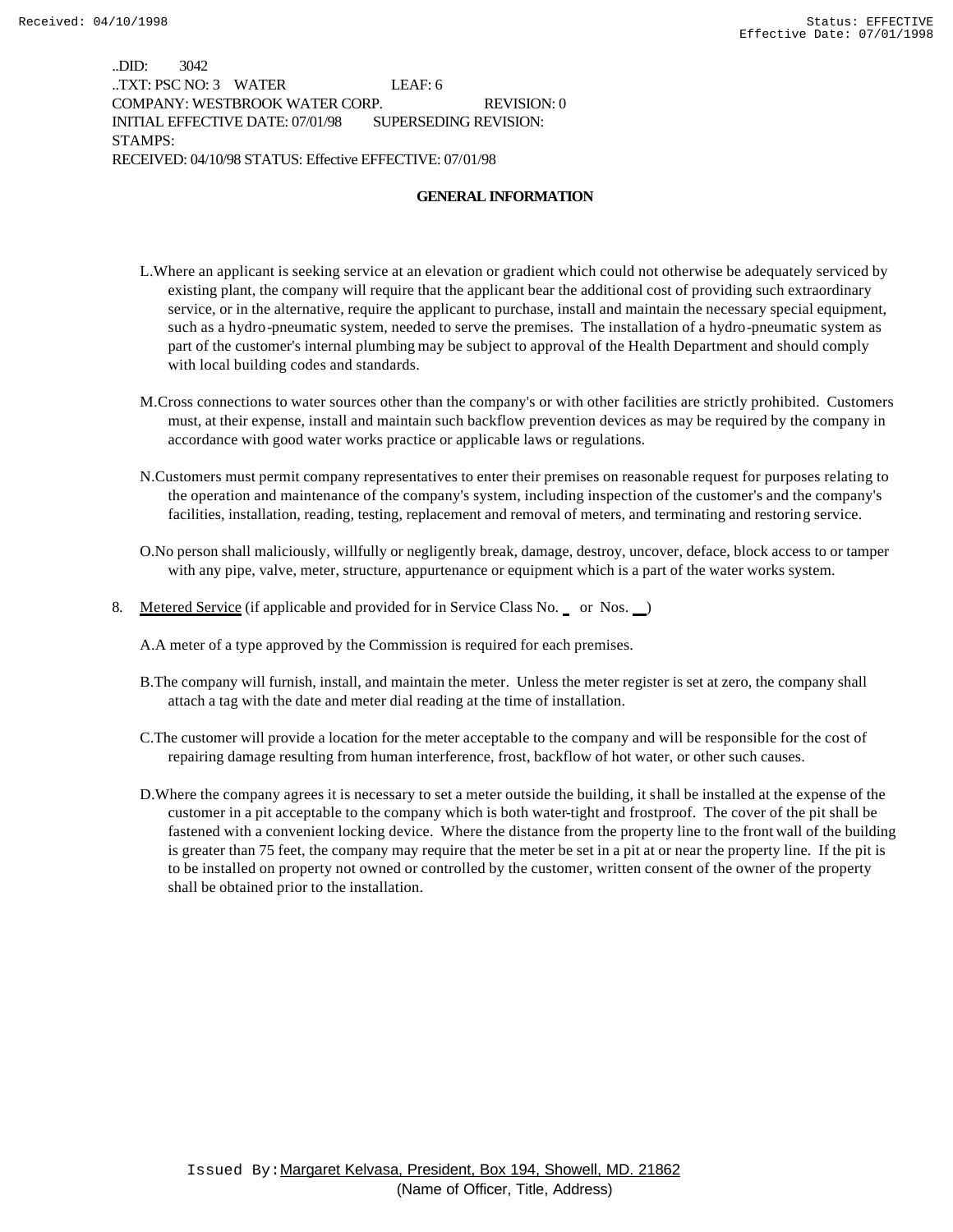..DID: 3052 ..TXT: PSC NO: 3 WATER LEAF: 7 COMPANY: WESTBROOK WATER CORP. REVISION: 0 INITIAL EFFECTIVE DATE: 07/01/98 SUPERSEDING REVISION: STAMPS: RECEIVED: 04/10/98 STATUS: Effective EFFECTIVE: 07/01/98

#### **GENERAL INFORMATION**

E.The company reserves the right to remove, test, and replace the meter.

- F.The company shall afford the customer an opportunity to verify the final reading of any water meter removed from the premises and obtain the customer's signature on a meter removal card which shows the date removed and the reading.
- G.Meters will be tested in conformance with rules of the Public Service Commission. In the case of a disputed account involving the accuracy of the meter, the company will have the meter tested upon the request of the customer. Should the customer request to have a second meter test within 1 year, the customer will be responsible for the actual cost incurred to have the meter tested including the cost to remove the meter, payable in advance to the company. This fee will be refunded if the meter's final weighted average is found to register in excess of 100 percent. Adjustments in bills for over-registration of the meter will be made in accordance with the current rules of the Public Service Commission.

H.Bills will show meter readings and the dates read.

I.Bills will be reasonably estimated where a meter has been inaccessible and will be so indicated on the bill.

- J.Where a meter has ceased to register or its percentage of accuracy cannot be determined, an estimated bill for the current period may be rendered. For all other periods the bill shall be the minimum applicable charge.
- 9. Unmetered Service (if applicable and provided for in Service Class No.  $1$  or Nos.  $\Box$ )

All applicable provisions of this tariff shall apply.

10. Extension of Mains

Mains will be extended in conformance with Commission Rules and Regulations found in 16 NYCRR, Part 501.

#### 11. Discontinuance of Service - Non-Payment

 Service may be discontinued under the following provisions: for non-payment of any amount due for water supplied, for failure to make any payment due under a deferred payment agreement or for meter repairs (see Section 8C), for failure to post a required deposit or for failure to pay any fee or charge accruing under the contract or tariff.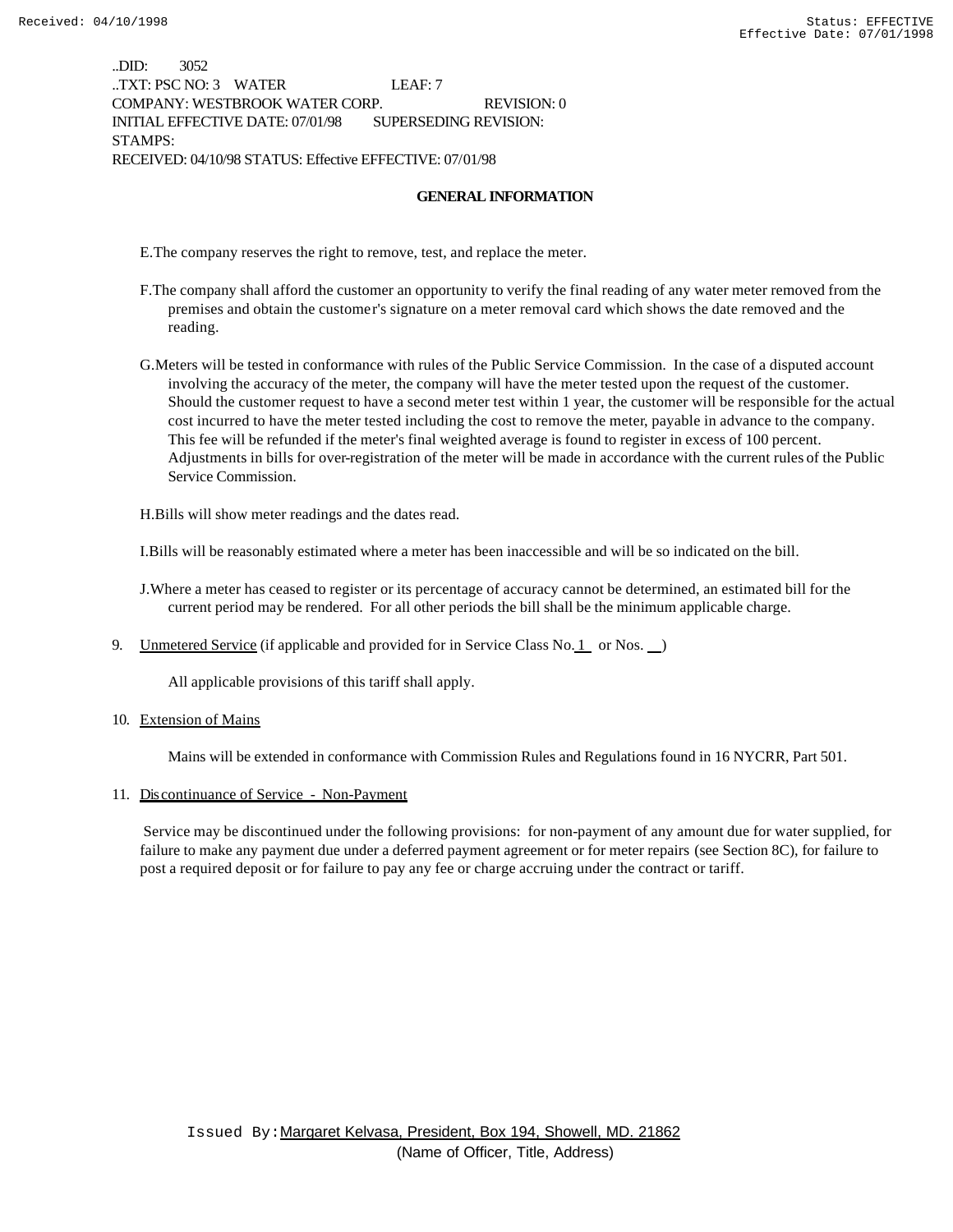..DID: 3053 ..TXT: PSC NO: 3 WATER LEAF: 8 COMPANY: WESTBROOK WATER CORP. REVISION: 0 INITIAL EFFECTIVE DATE: 07/01/98 SUPERSEDING REVISION: STAMPS: RECEIVED: 04/10/98 STATUS: Effective EFFECTIVE: 07/01/98

#### **GENERAL INFORMATION**

- A.A bill not paid within 23 days of mailing is considered delinquent, and the company may discontinue service after complying with 16 NYCRR, Part 533 which requires: (1) 15 days written notice if served personally, or (2) 15 days after a registered letter containing such notice has been signed or refused, or (3) 18 days after mailing written notice in a post-paid wrapper. Service will not be re-established until payment of all proper arrears, charges and deposits is made or a deferred payment agreement is entered into. Receipt of a subsequently dishonored negotiable instrument in response to a notice of discontinuance shall not constitute payment of the customer's account and the company shall not be required to issue additional notice prior to discontinuance. There will be a charge for processing all returned checks equal to the bank charge plus a handling fee of \$5.00 (not to exceed the maximum allowed by section 5-328 of General Obligations Law).
- B.The company will not discontinue service to residential premises for non-payment of bills on a Friday, Saturday, Sunday, public holiday (as defined in General Construction Law), or on a day on which the utility's main office is closed. Discontinuance can only take place from Monday to Thursday between the hours of 8 a.m. and 4 p.m.
- C.The company will not discontinue service for non-payment of bills to any person or entity receiving public assistance if the payment for such service is to be paid directly by the Department of Social Services or by the local Social Services representatives.
- 12. Discontinuance of Service Other
	- A.Service rendered under any application, contract or agreement may be discontinued by the company after reasonable notice for any of the following reasons:
		- (1)For willful or indifferent waste of water due to any cause or for non-authorized use of water.
		- (2)For failure to protect from damage the meter and connection, or for failure to protect and maintain the service pipe or fixtures on the property of the customer in a condition satisfactory to the company.
		- (3)For tampering with any meter, connections, service pipe, curb cock, seal or any other appliance of the company controlling or regulating the customer's water supply.
		- (4)For failure to provide the company's employees reasonable access to the premises supplied, or for obstructing the way of ingress to the meter or any other appliances controlling or regulating the customer's water supply.
		- (5)In case of vacancy of the premises.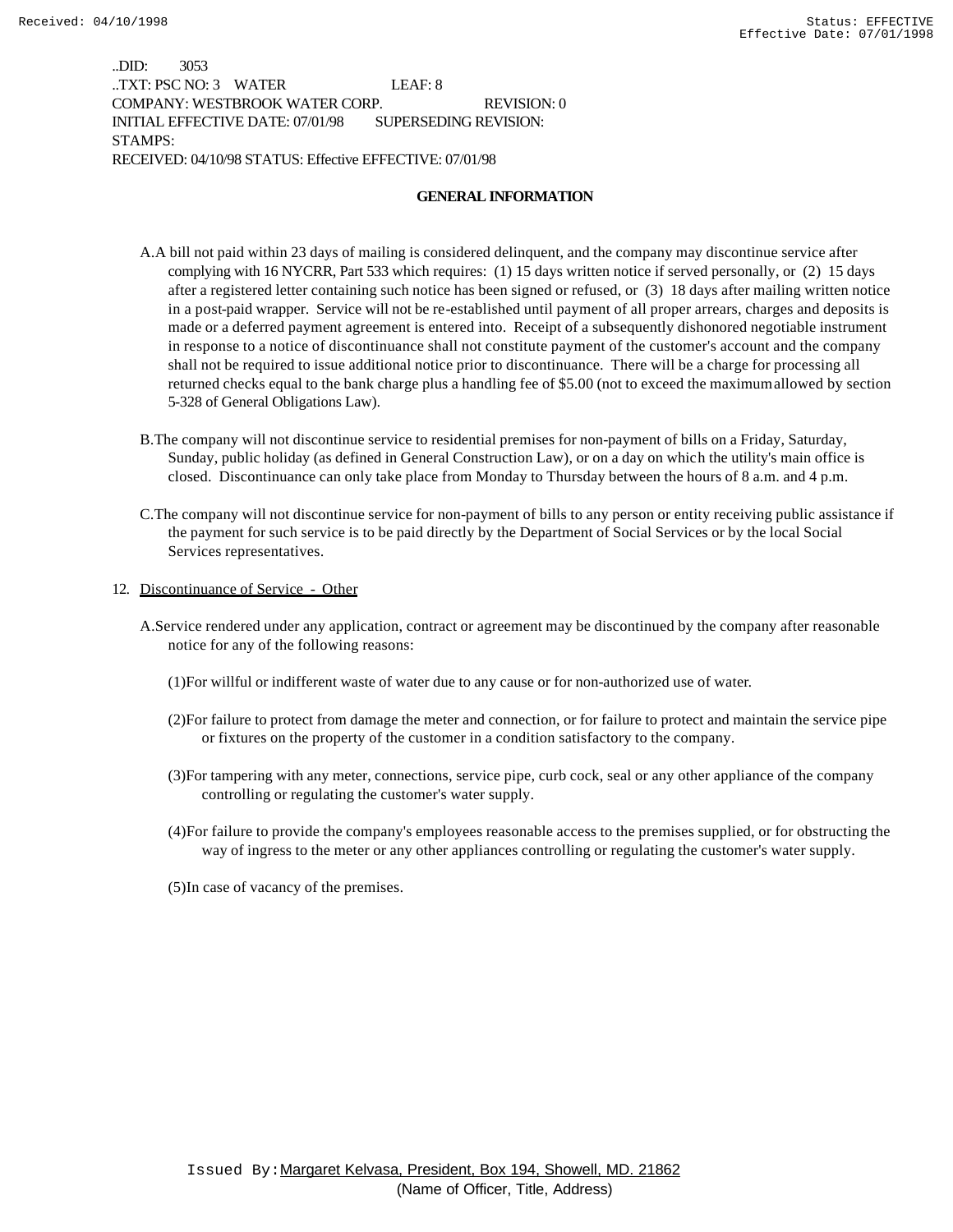..DID: 3054 ..TXT: PSC NO: 3 WATER LEAF: 9 COMPANY: WESTBROOK WATER CORP. REVISION: 0 INITIAL EFFECTIVE DATE: 07/01/98 SUPERSEDING REVISION: STAMPS: RECEIVED: 04/10/98 STATUS: Effective EFFECTIVE: 07/01/98

#### **GENERAL INFORMATION**

- (6)For cross connections.
- (7)For submetering or reselling water.
- (8)For non-compliance with water usage restrictions.
- (9)For violation of any rule or regulation of the company as filed with the Public Service Commission, provided such violation affects the reliability or integrity of the water system.
- B.Written notice of discontinuance of service shall contain the information required by 16 NYCRR Section 533.3 and will be given except in those instances where a public health hazard exists.
- C.The company may, at any time, temporarily discontinue water service in case of accident, or for the purpose of making connections, alterations, repairs, changes, etc.
- D.Except as stated in the preceding paragraph, or in the case of a violation that threatens the integrity of the water system, the company shall not discontinue service to any customer on a Friday, Saturday, Sunday, Public Holiday or on a day when the company is not open for business. Public Holiday shall refer to those holidays defined in the General Construction Law.

#### 13.Discontinuance of Residential Service - Special Procedures

 If termination of service would result in serious impairment to health and safety, the company must delay the termination of service or, if service has already been terminated, must restore service, for thirty days under the following conditions:

- A. all occupants are either blind, disabled, 62 years of age or older or 18 years of age or under;
- B. a medical emergency exists; or
- C. if heating would be affected between November 1 and April 1.

 It is the customer's responsibility to notify the company that such conditions exist and to provide any required documentation. The company may require that the customer make appropriate arrangements to pay any arrears as well as pay current bills.

#### 14. Deferred Payment Agreements

 In addition to those circumstances in Section 13, the company will consider granting customers reasonable payment terms in cases where a customer is threatened with termination of service, or where the company has issued a backbill to a customer. Any such agreement may require the customer to make a reasonable down payment, and to pay current bills when issued.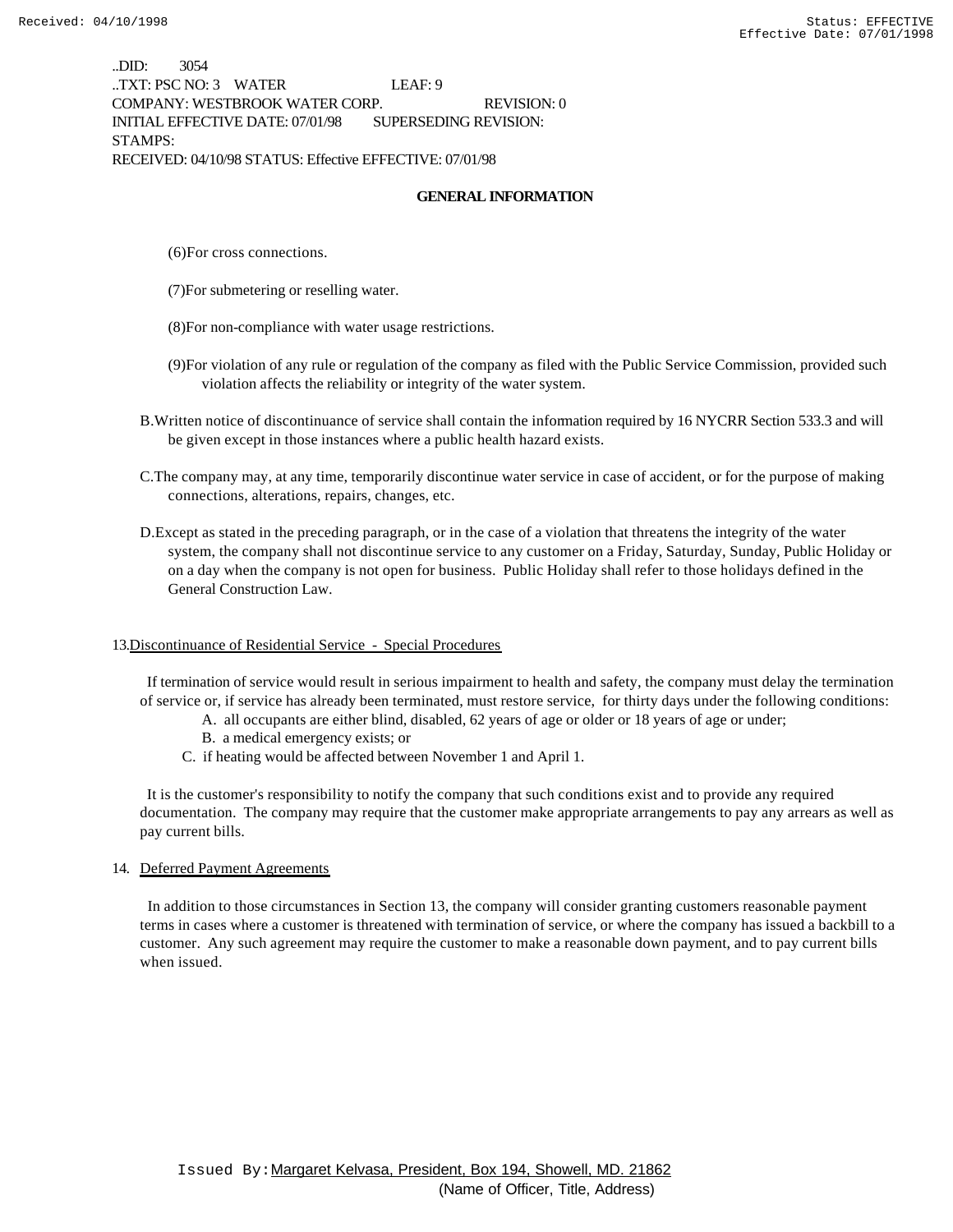..DID: 3055 ..TXT: PSC NO: 3 WATER LEAF: 10 COMPANY: WESTBROOK WATER CORP. REVISION: 0 INITIAL EFFECTIVE DATE: 07/01/98 SUPERSEDING REVISION: STAMPS: RECEIVED: 04/10/98 STATUS: Effective EFFECTIVE: 07/01/98

#### **GENERAL INFORMATION**

#### 15.Complaint Handling Procedures

- A.The company will promptly investigate and evaluate all complaints received from customers regarding bills for service rendered or required deposits. The results of the company's findings will be reported to the customer. During the period of investigation and evaluation, service will not be discontinued, nor shall a new notice of termination be issued, provided, however, that the customer will be required to pay the undisputed portion of any balance due, which may include bills for current usage.
- B.After the completion of such an investigation, if the company determines that the disputed service has been rendered, or that the disputed charge or deposit is proper in whole or in part, the company may require that the full bill or deposit be paid. Appropriate notices of the determination shall be given to the customer, and where notice of discontinuance of service was previously sent, or is served with the determination, such notice shall include a statement advising the customer of the availability of the Commission's complaint handling procedures, including the address and telephone number of the Department's Consumer Services Division. Where prior notice of discontinuance was sent, company procedure provides for discontinuance of service if customer fails to pay the proper amount due and owing within 5 days after notice of the company determination was served personally on the customer or at least 8 days after mailing of the notice. Under no circumstances will discontinuance of service occur if so precluded by the Commission.
- C.In situations where the complaint procedures of the Commission have been invoked and it is determined that the disputed service has been rendered or that the disputed charge or deposit is proper and prior notice of discontinuance was sent, a customer's service will not be discontinued for failure to pay the amount found due and owing until at least 5 days after notice of the Commission's determination, where personal service is made, or at least 8 days after mailing of such a notice.

#### 16. Restoration of Service

 A charge will be made to restore service after discontinuance at the customers's request, for non-payment or for violation of these rules.

 This charge will be \$60.00 during normal business hours (8:00 a.m. to 4:00 p.m., Monday through Friday), \$90.00 outside of normal business hours Monday through Friday and \$120.00 on weekends or public holidays. The holidays for which the \$120.00 charge will apply are as follows:

New Year's Day Labor Day Dr. Martin Luther King, Jr. Day Columbus Day Lincoln's Birthday Veteran's Day Washington's Birthday Thanksgiving Day Memorial Day Christmas Day Independence Day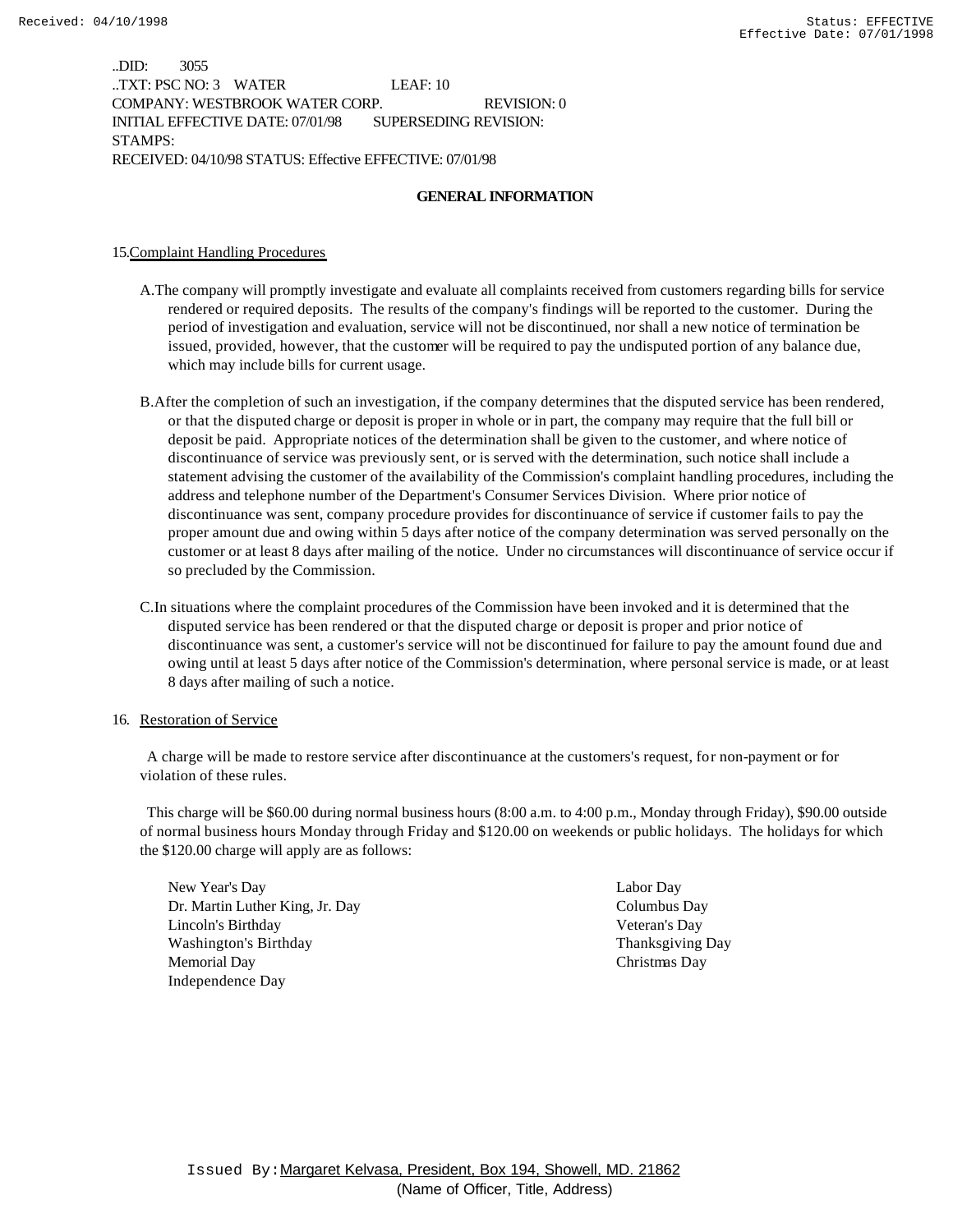# ..DID: 3044 ..TXT: PSC NO: 3 WATER LEAF: 11 COMPANY: WESTBROOK WATER CORP. REVISION: 0 INITIAL EFFECTIVE DATE: 07/01/98 SUPERSEDING REVISION: STAMPS: RECEIVED: 04/10/98 STATUS: Effective EFFECTIVE: 07/01/98

# **GENERAL INFORMATION**

In a case where service is being restored after discontinuance for non-payment, the company may require full payment of all arrears as well as the restoration of service charge. If the company and the customer have entered into some form of payment agreement, the agreed upon down payment may be required before service will be restored.

If it becomes necessary to disconnect service at the main because of willful acts of a customer, the service restoration charge will include the actual costs incurred by the company to disconnect and reconnect the service.

### 17. Interest on Customer Overpayments

The company will provide interest on a customer overpayment as follows:

- A. A customer overpayment is defined as payment by the customer to the company in excess of the correct charge for water service supplied to the customer which was caused by erroneous billing by the utility.
- B. The rate of interest on such amounts shall be the greater of the unadjusted customer deposit rate or the applicable late payment rate, if any, for the service classification under which the customer was billed. Interest shall be paid from the date when the customer overpayment was made, adjusted for any changes in the deposit rate or late payment rate, and compounded monthly, until the date when the overpayment was refunded.
- C. The company will not pay interest on customer overpayments that are refunded within 30 days after such overpayment is received by the company.

# 18. Regulation

 All matters, rules and other situations concerning the rendering of water service which are not specifically covered herein or in a provision of the New York State Codes, Rules and Regulations and which are subject to the jurisdiction of the Public Service Commission, and for which a customer and the company cannot agree as to an equitable and fair solution will be referred to said Commission to be resolved. Either the customer or the company may request that a rule or provision of this tariff be changed for a particular situation.